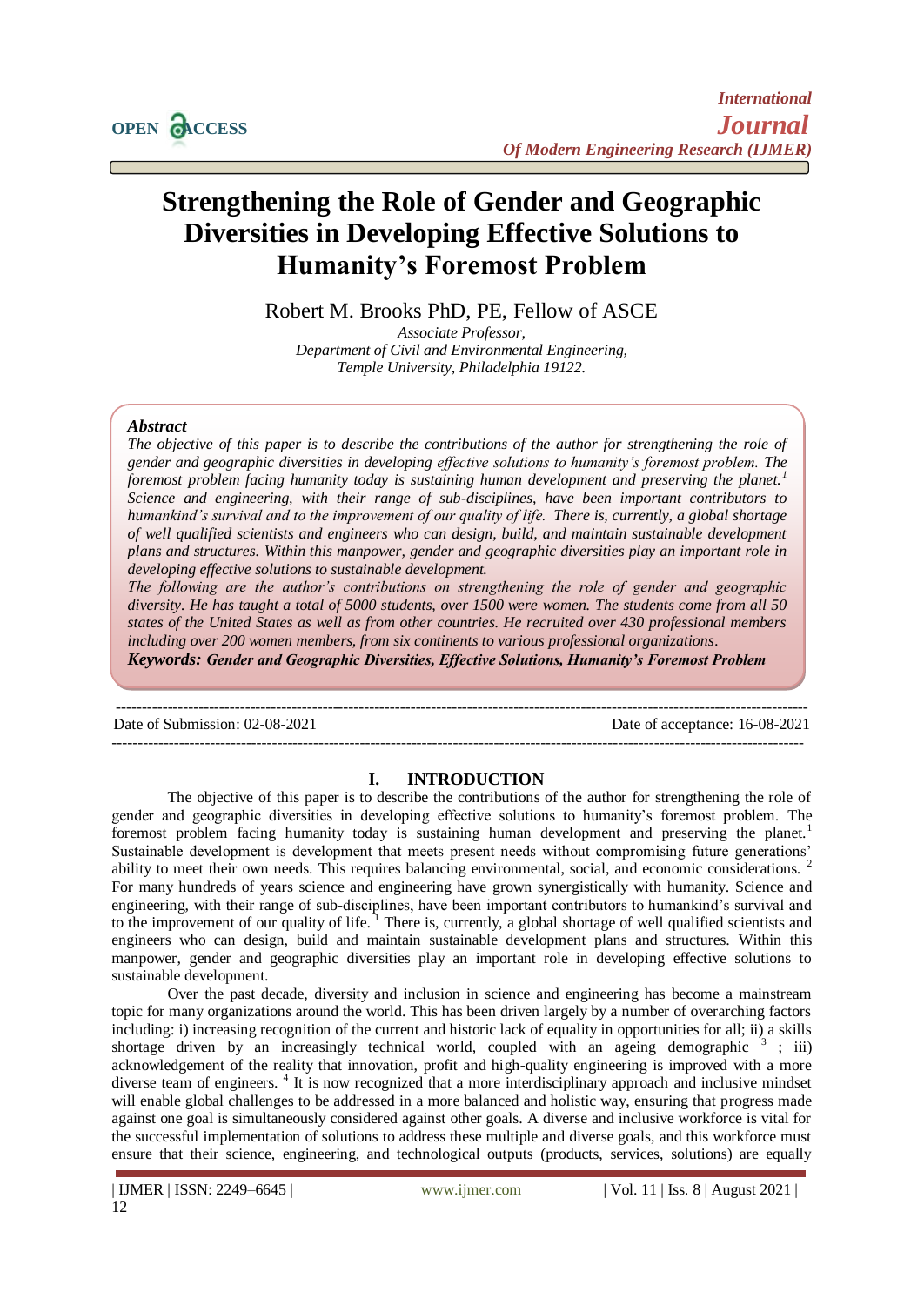accessible and inclusive of all. The solutions must be considered through a 'diversity' lens and without the full participation of under-represented and marginalized groups and geographic regions as well as their effective participation in decision-making roles in political, economic and public life.<sup>1</sup>

Moreover, it is understood that the effects of climate change, such as droughts, floods, and other extreme weather events, will have a disproportionate effect on women and marginalized people globally.<sup>5</sup> In many occupations, (1) women's and (2) people's in the least developed nations lower socio-economic and managerial status results in them having a limited voice where key decisions are being taken, and their status and experience as gatekeepers of family, food, health and home mean that these perspectives are poorly represented in solution outcomes. These groups restricted access in some parts of the world to education, land ownership and independence often means that their needs are poorly served by science, engineering and technology solutions. Encouraging more diverse representation in engineering and ensuring the progress of these groups towards senior decision-making positions is seen as crucial to enabling these views, so that they are equally represented. <sup>6,7</sup> A factor that is growing in importance and recognition is the need to ensure that bias and discrimination are not embedded in future solutions. Huge changes are taking place with a shift towards a more digitized world driven by big data, machine learning, autonomous systems and Artificial Intelligence. Without vigilance, there is a risk that historical biases and discriminations will be built into new systems, inadvertently resulting in the proliferation of discrimination and the reinforcement of bias. Many examples have already come to light where largely unseen algorithmic decision-making succeeds in further discriminating against certain groups of the population.<sup>8</sup> By ensuring a diverse workforce that represents all perspectives, these biases are more likely to be recognized and prevented.<sup>1</sup>

#### **Gender Diversity**

Ensuring women's access to science, technology and engineering will close the gender gap and ensure women can benefit from and participate in the technology revolution, as well as take up leadership positions (SDG Tracker27). The participation of women in the development of advanced technologies, especially engineering, is critical to achieving the UN Sustainable Development Goals. Diversity of thought is vital for innovation and the development of solutions that reflect community standards, values, and aspirations. <sup>1</sup>

The author has taught over 1500 female students, (1100 in 40 non-science majors and 400 engineering majors). The non-science majors gained an appreciation for engineering and science through his course "Intro to Environment." He treated his female students with respect, creating a collegial atmosphere where they felt free to ask questions and actively participate in their learning. This is evidenced by his receiving the National Outstanding Teaching standard of the American Society for Engineering Education.

The author has recruited over 120 women professional members for various international engineering organizations from all the six continents.

#### **Geographic Diversity**

Africa is the least developed continent among all the ones. The continent of Africa is the second largest landmass in the world and is home to a wealth of cultures, as well as policies and strategies. Given the strong relationship between engineering, science graduates and economic growth, several countries in Africa regard science, technology, engineering and mathematics (STEM) as crucial for development. Africa has a young population and faces an array of challenges in terms of inequality, equity, service provision and justice. There are well-known difficulties relating to the provision of universal health coverage and quality education, beneficiation from natural resources and infrastructure, as well as a recognized need to create sustainable cities and to develop a holistic response to disasters resulting from the climate crisis, migration, pandemics or armed conflict. Indeed, appropriate solutions necessitate co-development.<sup>1</sup>

Although there is a wide gap between and within African countries, studies and reports show that income levels in sub-Saharan Africa are substantially lower than those in many other countries of the world. African formal economies rely mainly on extractive industries, while large sections of the population depend on agriculture in informal settings. Africa also relies heavily on imports of machinery, and its share of manufacturing as a proportion of GDP is substantially lower than that of the rest of the world.<sup>1</sup>

The author has taught a total of 5000 students. The students come from all 50 states of the United States as well as from over eighty other countries. He recruited over 430 professional members from six continents to various professional organizations. The author paid more attention to the 33 least developed nations of Africa and recruited majority of the members from these countries.

### **II. CONCLUSIONS**

The foremost problem facing humanity today is sustaining human development and preserving the planet. Science and engineering, with their range of sub-disciplines, have been important contributors to humankind's survival and to the improvement of our quality of life. There is, currently, a global shortage of